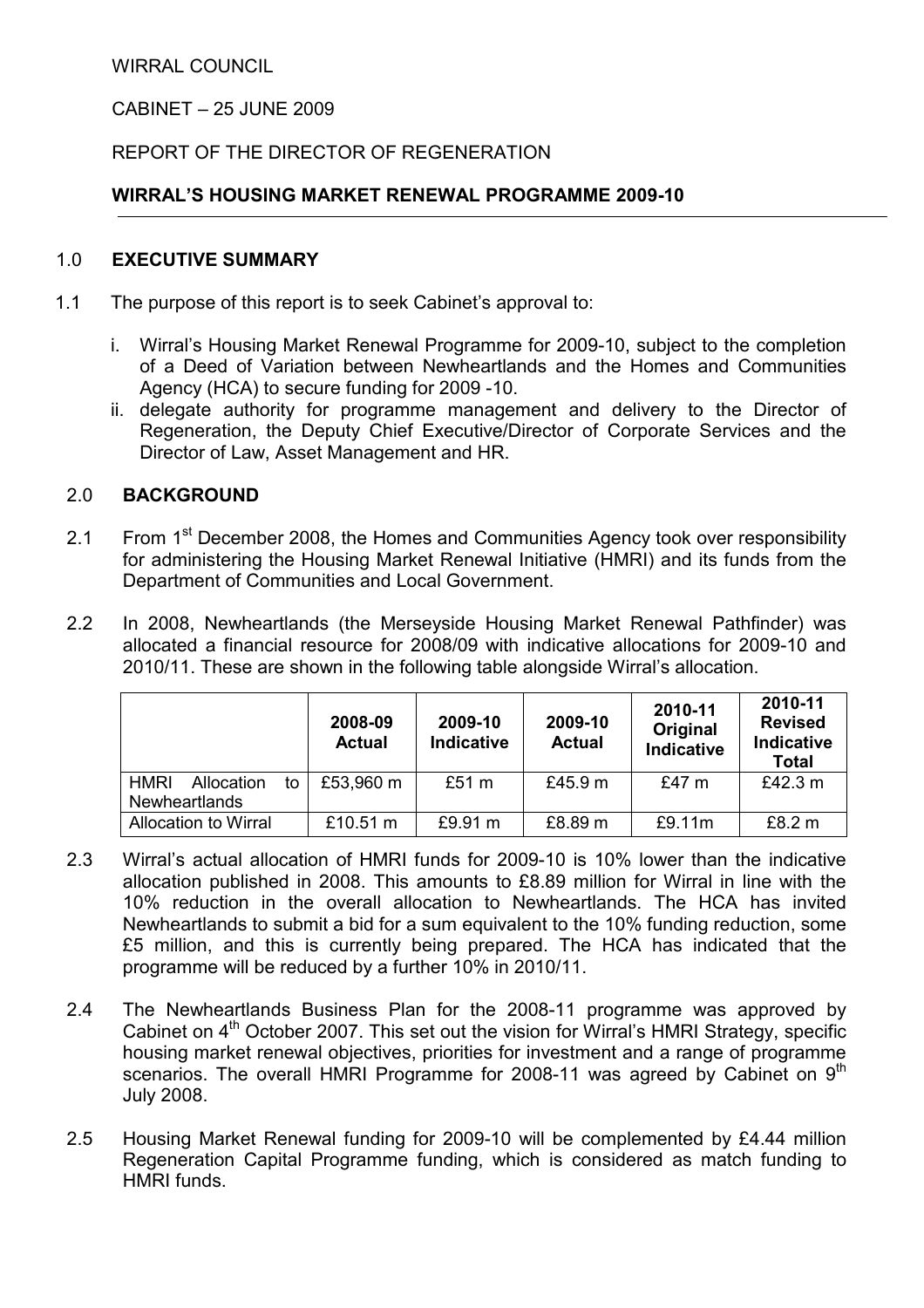- 2.6 The basis of the Council's approach to delivery of housing market renewal is through negotiation and agreement rather than Compulsory Purchase. In a market of falling prices, it has proved difficult to keep up with the demand from property owners to sell to the Council within priority areas, hence progress is good. However, the Council may have to use compulsory purchase powers in 2009-10 to complete longstanding acquisition projects.
- 2.7 Funding for 2009-10 will allow Wirral to continue its successful HMR Programme. Principally this will achieve:-
	- completion of the first new homes on the Fiveways Scheme in Rock Ferry
	- commencement of new retail development in Church Road, Tranmere
	- progression of large scale acquisition, demolition and refurbishment projects in Birkenhead including assembly of sites for new build
	- a Living Through Change Programme supporting communities through services such as the Live Wirral Wardens.
- 2.8 The housing market in 2009-10 faces a number of challenges and the HMR programme will use innovative schemes to address this including new build gap funding, shared equity new-build, improved services to support businesses and help the local economy and commissioning an Integrated Regeneration Study for Birkenhead. The HMRI Programme for 2009-10 is aligned to the New Growth Point project and wider government housing stimuli outlined in the £16 billion housing investment set out in the April 2009 Budget, such as Kickstart funding for stalled new build, support for homeowners at risk of losing their homes, and funds available through the NAHP programme for new affordable housing and an energy saving programme investing in social housing with the aim of reducing carbon emissions.
- 2.9 Cabinet is advised that Newheartlands has agreed the Deed of Variation with the Homes and Communities Agency (HCA), subject to approval of Liverpool, Sefton and Wirral Councils. The Deed of Variation entitles Newheartlands to claim funds from the national pathfinder programme. Therefore, Cabinet is asked to agree this programme subject to the completion of the Deed of Variation and is asked to delegate authority to the Director of Law, Asset Management and HR to effect this.

## 3.0 THE HOUSING MARKET RENEWAL PROGRAMME 2009-10

- 3.1 The Housing Market Renewal Programme 2009-10 consists of the following initiatives, for which Cabinet's approval is sought:
	- Birkenhead Clearance
	- Rock Ferry (Fiveways) Clearance
	- Tranmere (Church Road) Clearance
	- Tranmere (Borough Road) Clearance
	- Wallasey (Royston/Woodhall Avenues) Clearance
	- Strategic site assembly
	- Group Repair Improvements
	- Private Sector Home Improvements
	- Living Through Change
	- New Build
- 3.2 Appendix 1 contains a spreadsheet showing the Housing Market Renewal Programme for Wirral for 2009-10, including the funding sources and the outputs which will be achieved.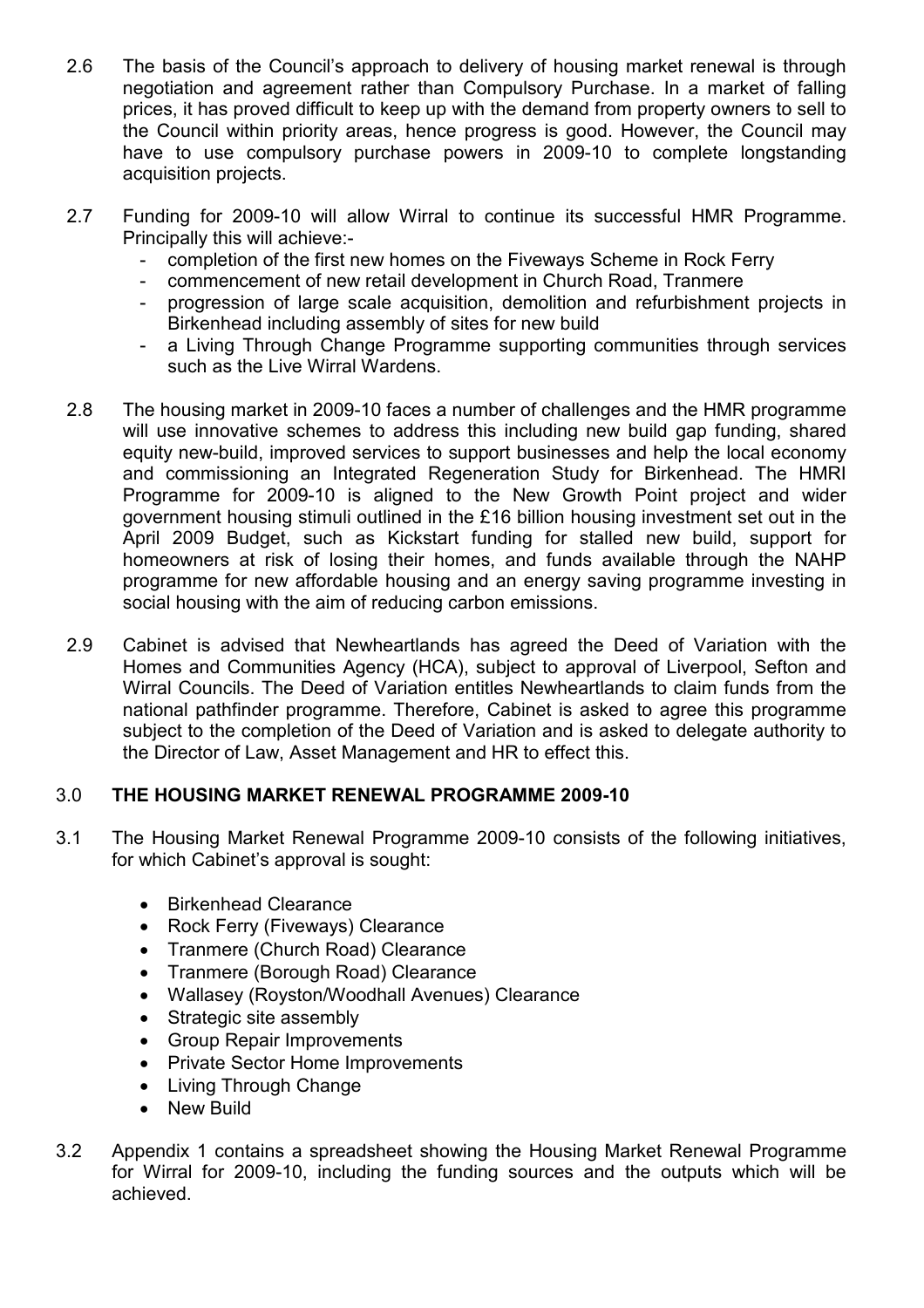3.3 The following sections of the report set out the detail of each of the above initiatives

#### 4.0 BIRKENHEAD CLEARANCE

4.1 This project will take forward two clearance projects in the North Birkenhead area at Milner/Carrington Streets and in the Bray/Brassey/Laird Street area. HMRI funds of £1,760,000 and Regeneration Capital Funds of £1,881,000 will allow for good progress and the start of demolition.

#### 5.0 ROCK FERRY (FIVEWAYS) CLEARANCE

5.1 The implementation of the Fiveways scheme is proceeding very well with only 8 residential units to be acquired as part of the 2009/10 programme. It is intended to allocate HMRI funding of £800,000 to complete acquisitions and clearance. The first homes in Phase 1 of new build development will be ready in July 2009 and all 114 units completed by 2011. Completion of the clearance scheme makes land available for a further 169 units.

## 6.0 TRANMERE (CHURCH ROAD) CLEARANCE.

6.1 It is planned to spend HMRI funding of £1,475,000, in 2009/10 to continue the acquisition and clearance of retail, commercial and residential units in Tranmere, in line with the Church Road Masterplan. The Programme for 2009-10 will enable the acquisition of 11 commercial and 4 residential properties identified for clearance and will facilitate the commencement of new build development. Until now, all property acquisitions have been achieved through negotiation but it may be necessary to use compulsory purchase powers in 2009-10 to acquire some of the remaining properties, in order to proceed with planned new build development phases.

## 7.0 TRANMERE (BOROUGH ROAD) CLEARANCE

7.1 It is planned to spend HMRI funding of £225,000 to acquire 5 residential units in the block 305-329 Borough Road, Tranmere.

## 8.0 WALLASEY (ROYSTON/WOODHALL) CLEARANCE

8.1 HMRI funding of £100,000 will allow acquisition of the remaining property in the Royston/Woodhall Avenue (Wallasey) Statutory Clearance area and completion of demolition. New Build development began on the first phase site in March 2009.

### 9.0 STRATEGIC SITE ASSEMBLY

- 9.1 The sum of £1,300,000 remains allocated for the years 2009-11 for strategic acquisitions, primarily in the Wallasey neighbourhood. This funding will be used to acquire land or properties to create sites suitable for housing development.
- 9.2 The vast majority of acquisitions will be made by the Council directly from property and land owners. However, in line with Newheartlands eligibility criteria, Cabinet is asked to approve the use of Registered Social Landlords (RSLs) to act as agents to acquire properties and sites to assist with the delivery of the programme. This has happened occasionally in the past, such as at Railway Road in Rock Ferry. Acquisitions via RSL Partners will be managed by the Regeneration Department using independent valuation advice, where required, to ensure value for money.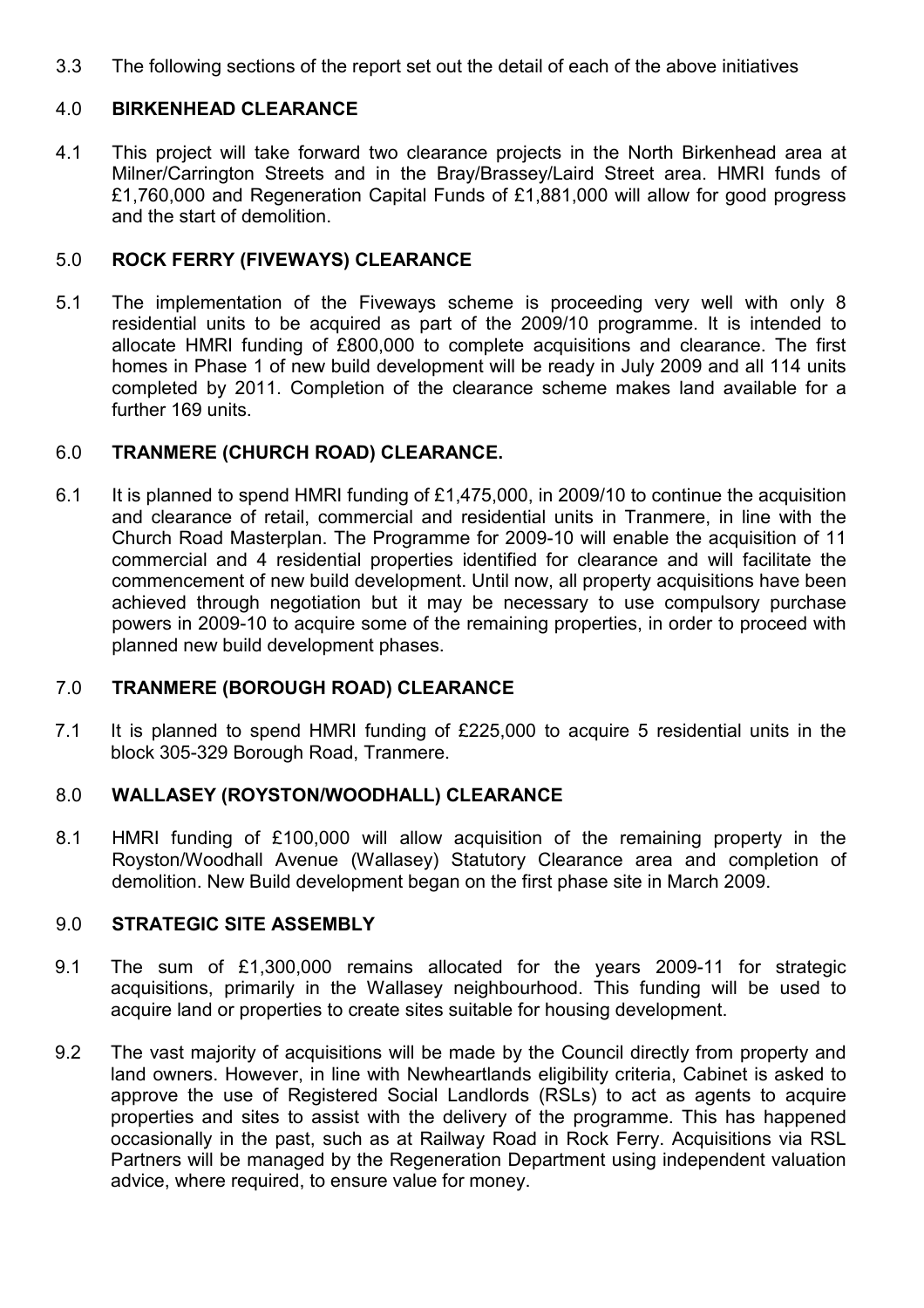## 10.0 GROUP REPAIR IMPROVEMENTS

10.1 It is intended to allocate £200,000 Regeneration Capital Programme funding to implement Phase 4 of the Triangles Group Repair Scheme, in Birkenhead. Client contributions of almost £400,000 will contribute to meeting the overall costs of the scheme and provide excellent value for money to the Council. Phase 4 of the scheme will complete the Triangles Group Repair Scheme and encompasses retail units on Laird Street and Mallaby Street. Phases 1, 2 and 3 have been very successful with take up of 95% from eligible applicants and have resulted in a major uplift in the local market.

## 11.0 PRIVATE SECTOR HOME IMPROVEMENTS

- 11.1 It is intended to allocate £915,000 of HMRI funding and Regeneration Capital Programme funding of £1,620,000, in 2009/10, to enable improvements to sustainable private sector housing stock.
- 11.2 The Craven/Paterson Streets, Neighbourhood Facelift Scheme, Birkenhead involves renovation of the external fabric of the houses over two phases. Works will include, where necessary, re-roofing, strengthening of roof timbers, repairs to chimney stacks and flashings, new windows, doors, fascias, gutters and pebbledash, re-covering of bay windows, new non slip tile frontage and, rear boundary walls made good and rear yard gates. Work may also include the installation of solar water heating panels, where appropriate. Other works will be undertaken to improve the general environment and street scene. The scheme offers a 75% grant with a means tested household contribution of up to 25%, supported by a reducing 3 year financial charge on the property. In 2009/10, HMRI funding of £750,000 and £950,000 Regeneration Capital Funding has been allocated to the scheme. Maritime Housing (part of the Regenda Group) will renovate the properties in its ownership, within the scheme boundary, at a cost of £600,000 and will also project manage the entire scheme. Empty properties will be renovated and sold for owner occupation. The first phase of the scheme started on site in May 2009.
- 11.3 £250,000 of Regeneration Capital Funding has been allocated to complete the remaining agreed 50/50 Renovation Grant/ Loans, in the Church Road area of Tranmere. The works will be completed by the end of 2009-10 and complement new build works planned in adjoining streets and regeneration work in Tranmere.
- 11.4 Equity Renewal Loans will enable low income homeowners, with equity in their property, to fund improvements/repairs which otherwise may not be possible due to financial constraints. The cost of works will be calculated as a percentage of the overall estimated value of the property, and this will be registered as a Legal Charge against the property. There are no repayments on the loan, until the client or executor sells the property, or until the client decides to repay a lump sum.
- 11.5 Applicants can have the following works undertaken:
	- Works to the Decent Homes Standard (up to £30,000 subject to there being a minimum of 20% free equity in the property)
	- Environmental sustainability works subject to the house meeting the decent homes standard on completion.
- 11.6 £200,000 of Regeneration Capital Funding will be used for Equity Renewal Loans in the HMRI area. Equity Loans for Renewal will be made available for: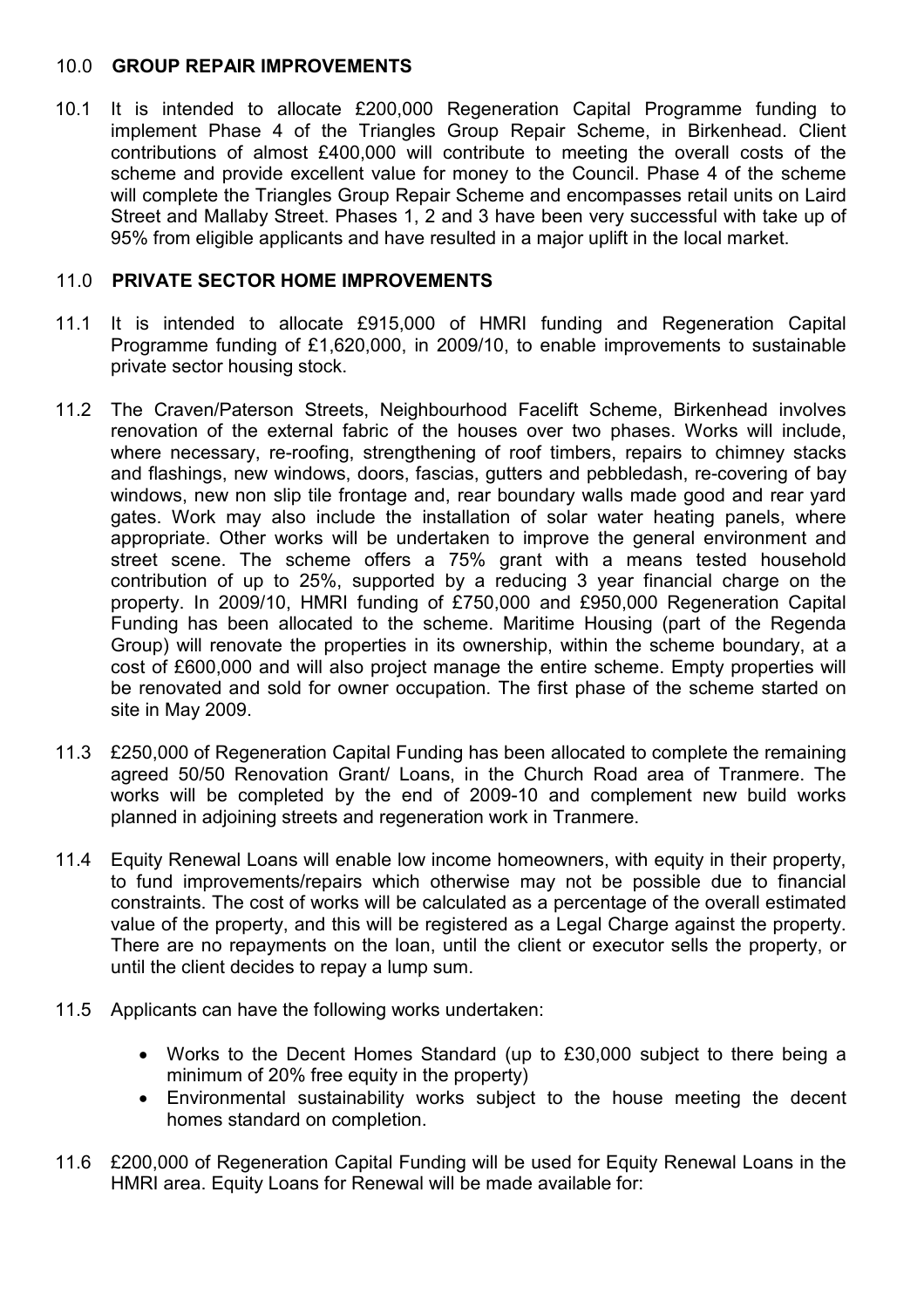- Internal works to properties to complement the Craven/Paterson Street, Birkenhead neighbourhood facelift scheme
- External and internal works in Egremont to complement new build investment in the area.
- 11.7 The HOUSED (Home Ownership Using Sustainable Empty Dwellings) Scheme purchases long term empty properties, improves them and sells them to support owneroccupation. The properties are refurbished to Secured by Design and Ecohomes standards and a 10% discount is offered to help first time buyers. Priority is given to those living in clearance areas, who are Housing Association tenants, or waiting for smaller homes and can guarantee vacancies of popular homes which can be re-let to people in housing in need. £200,000 of Regeneration Capital Funding will be used for HOUSED in the HMRI area.
- 11.8 The Empty Property Team continues to work in partnership with the Homemovers Service, on the First Homes scheme.
- 11.9 First Homes encourages and supports first time buyers (subject to eligibility criteria) into home ownership in the Housing Market Renewal area. The scheme provides support and guidance, a financial incentive up to £2,000 towards purchasing and moving costs, and referral to an Independent Financial Adviser for mortgage advice and access to other support services. In 2009/10, the scheme will use £20,000 of Regeneration Capital funding.
- 11.10 The Energy Efficiency Scheme will receive HMRI funding of £165,000 in 2009/10 and provide:
	- Central heating and heating improvements to households so they reach the thermal comfort criterion of Decent Homes Standard
	- Discounts to owner occupiers on loft and cavity wall insulation
	- Solid wall insulation to properties being renovated by the Empty Property Team

## 12.0 LIVING THROUGH CHANGE

12.1 The Living Through Change Programme will cover a number of non-physical interventions aimed at maintaining environmental standards, community safety and community cohesion throughout the Housing Market Renewal areas. In addition, the programme will support the Clearance, New Build and Improvement programmes and reduce the potential negative impact on residents, in the Housing Market Renewal areas. It is planned to use a total of £1,190,000 for the initiatives that make up the programme, allocated as follows:

| • Live Wirral Wardens             | £400,000 |
|-----------------------------------|----------|
| • HMR Anti-Social Behaviour       | £60,000  |
| • Homemovers Service              | £240,000 |
| • Handyperson Scheme              | £55,000  |
| • Landlord Accreditation          | £200,000 |
| • Environmental Improvements      | £135,000 |
| • Community Schemes               | £15,000  |
| • Build Wirral Employment Project | £85,000  |

12.2 The programme of initiatives is a continuation of the successful schemes implemented in 2004-09.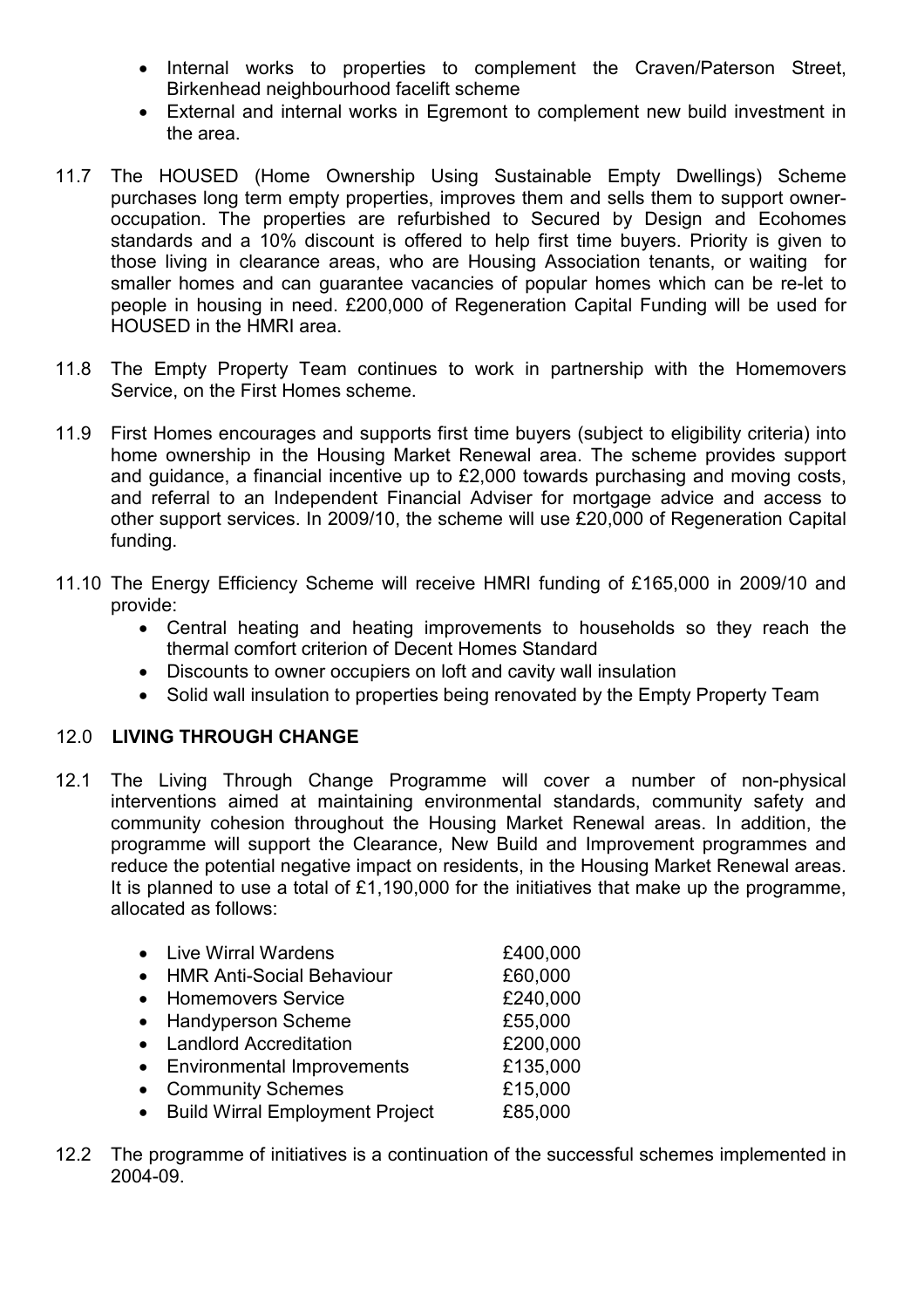- 12.3 HMR Anti-Social Behaviour funding will pay for an officer and two part time youth workers to address issues in the HMRI areas. They will specialise in community engagement and tackle the causes and effects of anti-social behaviour.
- 12.4 The very successful Homemovers Service will continue with the current level of staffing. This has been recognised as a model of good practice nationally and retained the Government's Charter Mark for Customer Service excellence, in March this year.
- 12.5 The Handyperson Scheme will continue to undertake small maintenance and repair jobs and some security improvements to homes in the HMRI area.
- 12.6 The Landlord Accreditation Scheme will continue with the current level of staffing and progress further the accreditation of private landlords, in order to improve property conditions and management standards in this sector of the housing market.
- 12.7 Environmental Improvement funding will be used for small scale improvement works to complement the Clearance, Improvement and New Build programmes.
- 12.8 Community Schemes, including a Wirral Youth Voice Conference, are planned to enhance community engagement.
- 12.9 The Build Wirral objective is to ensure the involvement of the local individuals and companies in the redevelopment and regeneration schemes taking place in Wirral. The intention is to increase the number of people, within Wirral's priority neighbourhoods, with the necessary recognised construction industry skills and qualifications, to meet the needs of employers. This will align HMRI and Working Neighbourhood strategies.

### 13.0 NEW BUILD

- 13.1 The new build programme is most advanced in Fiveways, Rock Ferry where the first homes will be ready in July 2009. The retail development in Church Road, Tranmere will begin in autumn 2009. A bid under the Government's Kickstart programme has been submitted for the site in Whitford Road, Tranmere. If successful in receiving funding this will enable a start on the redevelopment of the residential units for the Church Road area. The remaining residential new build for Fiveways and Church Road will be brought forward when the housing market recovers. In the short term, New Growth Point funding will be used to offer shared equity products and this may become an important product in helping the market to recover. Elsewhere new build schemes are on site at:
	- Royston/Woodhall, Wallasey
	- Stringhey Road, Wallasey
	- Gorsey Lane (Extra Care), Wallasey
	- Bedford Road, Rock Ferry
	- Southwick Road, Tranmere
	- Aspendale Road, Tranmere
	- Fox Street, Birkenhead
- 13.2 Future new build will be determined by site availability, market conditions and access to funds to increase the attractiveness of new build homes. These will be reported to Cabinet as required.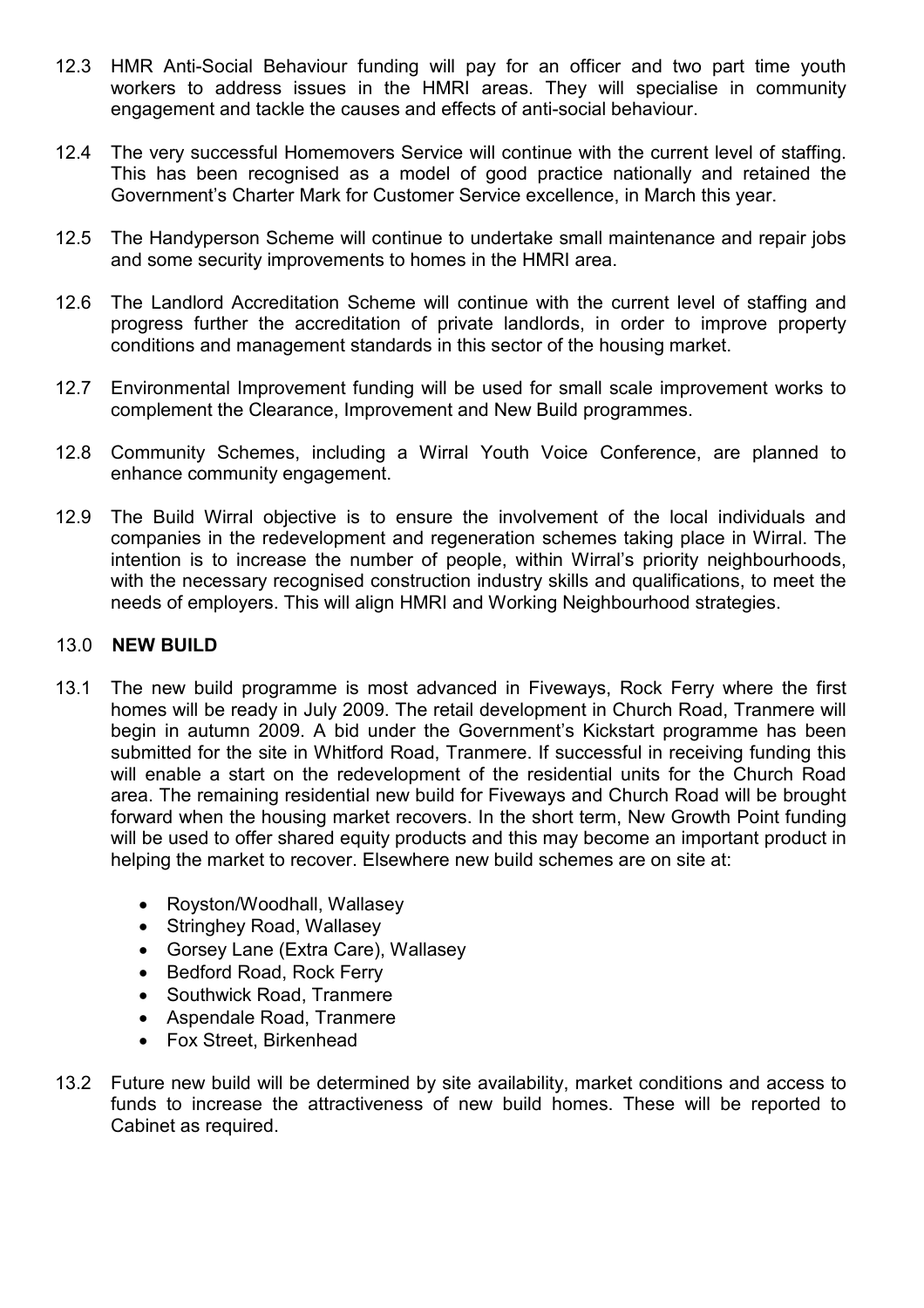### 14.0 FINANCIAL IMPLICATIONS

14.1 In addition to HMRI funding for 2009/10, the Council's Regeneration Capital Programme, Housing Corporation funding, RSL investment, private sector funding and Capital Receipts will contribute over £9.4 million into the overall programme for regenerating the housing market of Wirral.

# 15.0 STAFFING IMPLICATIONS

15.1 The programme will be delivered using the existing staffing structure.

# 16.0 EQUAL OPPORTUNITIES IMPLICATIONS

16.1 Wirral's Housing Market Programme will have a positive impact on some of the most socially and economically deprived areas of Wirral.

# 17.0 COMMUNITY SAFETY IMPLICATIONS

17.1 HMRI will result in some clearance of poorly designed, unsafe or obsolescent areas and the creation of safer, more secure living environments.

## 18.0 LOCAL AGENDA 21 IMPLICATIONS

18.1 Housing Market Renewal will improve the quality of living environments and environmental standards throughout many parts of Wirral. New high quality, decent homes with enhanced energy efficiency standards and better use of renewable building materials will contribute towards Local Agenda 21 priorities.

## 19.0 PLANNING IMPLICATIONS

19.1 HMRI aims to bring about a fundamental change in the character of some of the most deprived areas of the Borough. Proposals for new development will be brought forward with the assistance of the preferred private developer and Registered Social Landlords and will be integrated with the Council's Local Development Framework, as either Supplementary Planning Documents or Development Plan Documents. Residential redevelopment is in conformity with Policy HS4 of the Unitary Development Plan, while mixed use development incorporating retail use will be considered against retail policy including Policy SH4 of the Unitary Development Plan. Other uses will be considered against UDP Policy HS15.

## 20.0 ANTI-POVERTY IMPLICATIONS

20.1 None arising from this report.

## 21.0 SOCIAL INCLUSION IMPLICATIONS

21.1 None arising from this report.